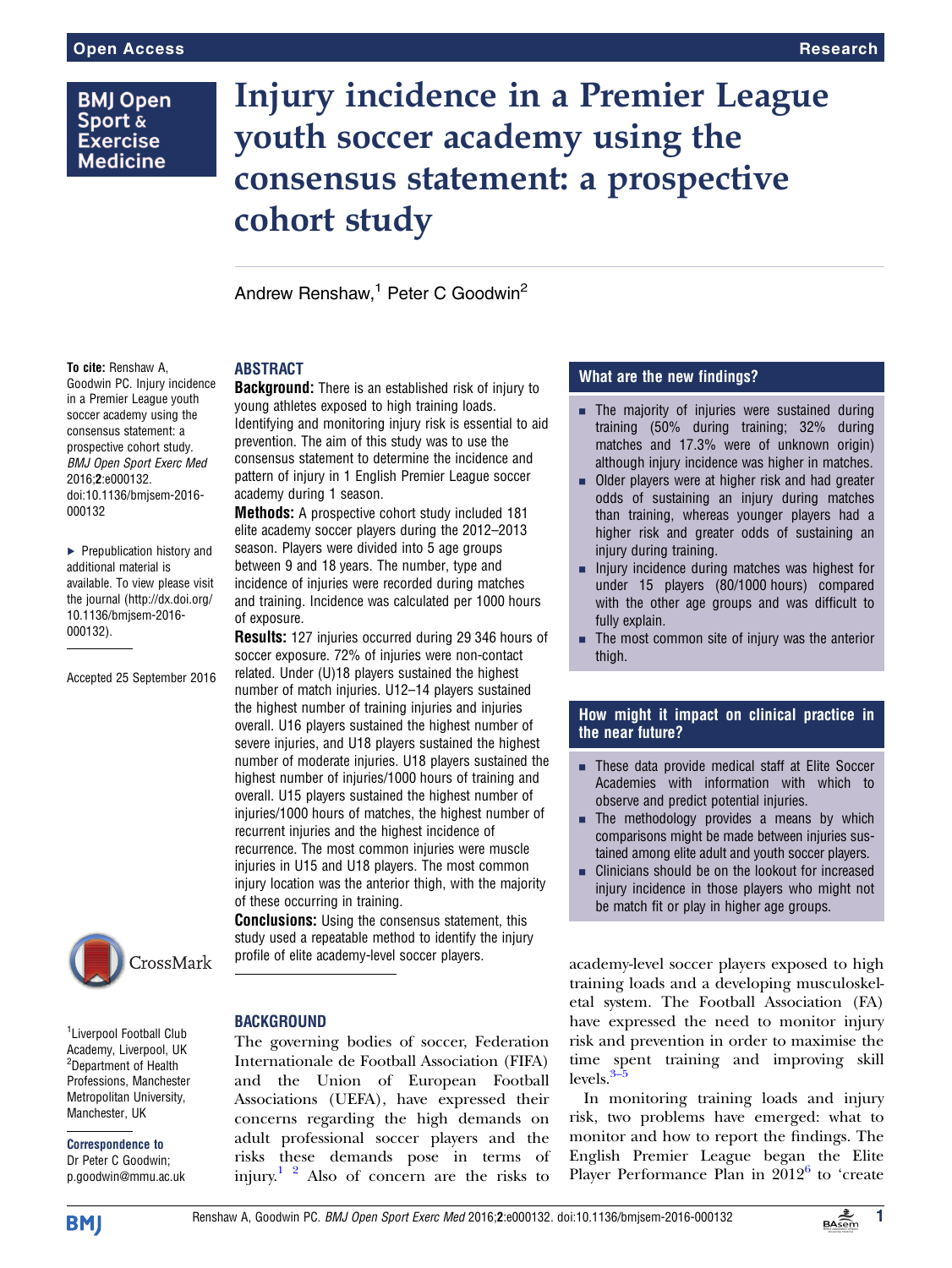#### Open Access

more time for players to play and be coached'. However, increased training time, in addition to competitive play, increases the training load and could increase the risk of injury. No assessment of this increase in coaching time, in terms of its impact on injury, has been made so far.

A consensus statement was devised to standardise definitions, methodology, implementation and reporting standards that should be adopted for football injury studies.<sup>[7](#page-5-0)</sup> The FIFA Medical Assessment and Research Centre (F-MARC) introduced an Injury Consensus Group that devised the statement through a consensus model approach.<sup>[7](#page-5-0)</sup> The statement provides a minimum standard for transparency and reliability in sports injury research.

Injury within adult soccer is widely documented, although methodological inconsistencies make comparisons difficult. Research suggests that it is important to monitor injuries sustained in training as well as in matches.<sup>8–[12](#page-5-0)</sup> Preconsensus statement, adult match injury incidence ranged from 12 to 41.8/1000 hours and training between 1.5 and  $7.6/1000$  hours of exposure.<sup>9</sup> <sup>13</sup> <sup>14</sup> Using the consensus statement<sup>[7](#page-5-0)</sup> researchers have reported match injury incidence between 24 and 30/ 1000 hours of exposure and training between 3 and 5/  $1000$  hours of exposure.<sup>115</sup>

Research at youth level (not using the consensus statement) $\frac{7}{7}$  $\frac{7}{7}$  $\frac{7}{7}$  shows match and training injury incidence as similar to adult data, varying between 7.2 and 38.4/ 1000 hours of match exposure, and 3.6 and 7.2/ 1000 hours of training exposure.<sup>[16](#page-5-0)–20</sup> Research has also suggested that injury incidence increases with chrono-logical age<sup>[18 21 22](#page-5-0)</sup> and that increased training and match time increases injury risk among players.<sup>[3 23](#page-5-0)</sup>

The aim of this study was to use the consensus statement methodology $10$  to describe injury incidence patterns and risk, according to commonly used age groups, in a UK Premier League soccer academy. Describing injury according to a standardised methodology will provide data that will both increase the current knowledge base within the subject area, while also assisting to reduce injuries within specific age groups.

#### **METHODS**

#### Study design and population

This was a prospective cohort study including all registered players at one English Premier League Football academy aged 9–18 years during the 2012–2013 season. Study methods and definitions reflect the consensus statement.<sup>10</sup> In order to improve on previous methodologies within youth soccer<sup>5 23 24</sup> participants were grouped related to training/match exposure time. This study is reported in line with the Strengthening the Reporting of Observational Studies in Epidemiology (STROBE) statement.<sup>[25](#page-5-0)</sup>

Players joining/leaving the cohort were included/ excluded from the date of joining/leaving, ensuring exposure and/or injury data were collected and included for analysis.<sup>[7](#page-5-0)</sup> All players were provided with offseason fitness programmes and were tested at the start of preseason training to provide a baseline. Players with an injury at the start of the study were excluded. International training and match exposure was not recorded. Ethical approval was obtained from Manchester Metropolitan University.

#### Recording of injury and exposure data

Two of the medical team (physiotherapists PS and AR) documented injuries using the Injury Record Form (Ekstrand (personal communication). Form taken from: The Study Manual: The English Premier League Injury Audit 2011–2014; see online [supplementary appendix\)](http://dx.doi.org/10.1136/bmjsem-2016-000132). It was amended to record an injury sustained to the anterior or posterior thigh, and also now classifies 'standard of play' and 'training group' when injured.[15 26](#page-5-0) To increase standardisation between data collectors, a list of definitions was present with each injury record during data collection.

Details of training and match exposure time were documented by team coaches using a web-based system.<sup>27</sup> Player exposure reports were emailed to the author (AR) and calculated on a monthly basis. Computers storing data were password protected and only the coaches and medical staff had access to the data.

#### Pilot

A pilot was carried out on five injuries sustained in April and May 2012. Injury Record Forms were completed on the same injured players by the two staff to determine reliability. No differences were found between the two records completed, as a result, no changes were made to the Injury Record Form.

#### Data analysis

Data were recorded and analysed in MS Excel. Injury incidence for matches, training, match and training combined was calculated per 1000 hours of exposure. Incidence was calculated by dividing the N of injuries per group by the hours exposed per group, multiplied by 1000.[7](#page-5-0) Risk was included in the analysis to fully explore the injuries. $^{28}$  $^{28}$  $^{28}$  Risk was calculated by dividing the number of injured players by the number of noninjured players, then dividing that by the hours of exposure multiplied by  $1000$ .<sup>[7](#page-5-0)</sup> Relative risk or risk ratio (RR) was calculated as the ratio of the risk of injury in matches to the risk of injury in training. $29$  The RR was standardised across age groups by using the number of injuries and non-injuries per 1000 hours. OR was calculated as the odds that an injury will occur in either match or training, compared with the odds of no injury occurring in either match or training. $30$  Standardised RR and OR allowed the observation of dose–response differences between age groups. $31$  The 95% CI was included for the RR and OR; a value of 1 is indicative that the estimated risks in both groups are the same. $30$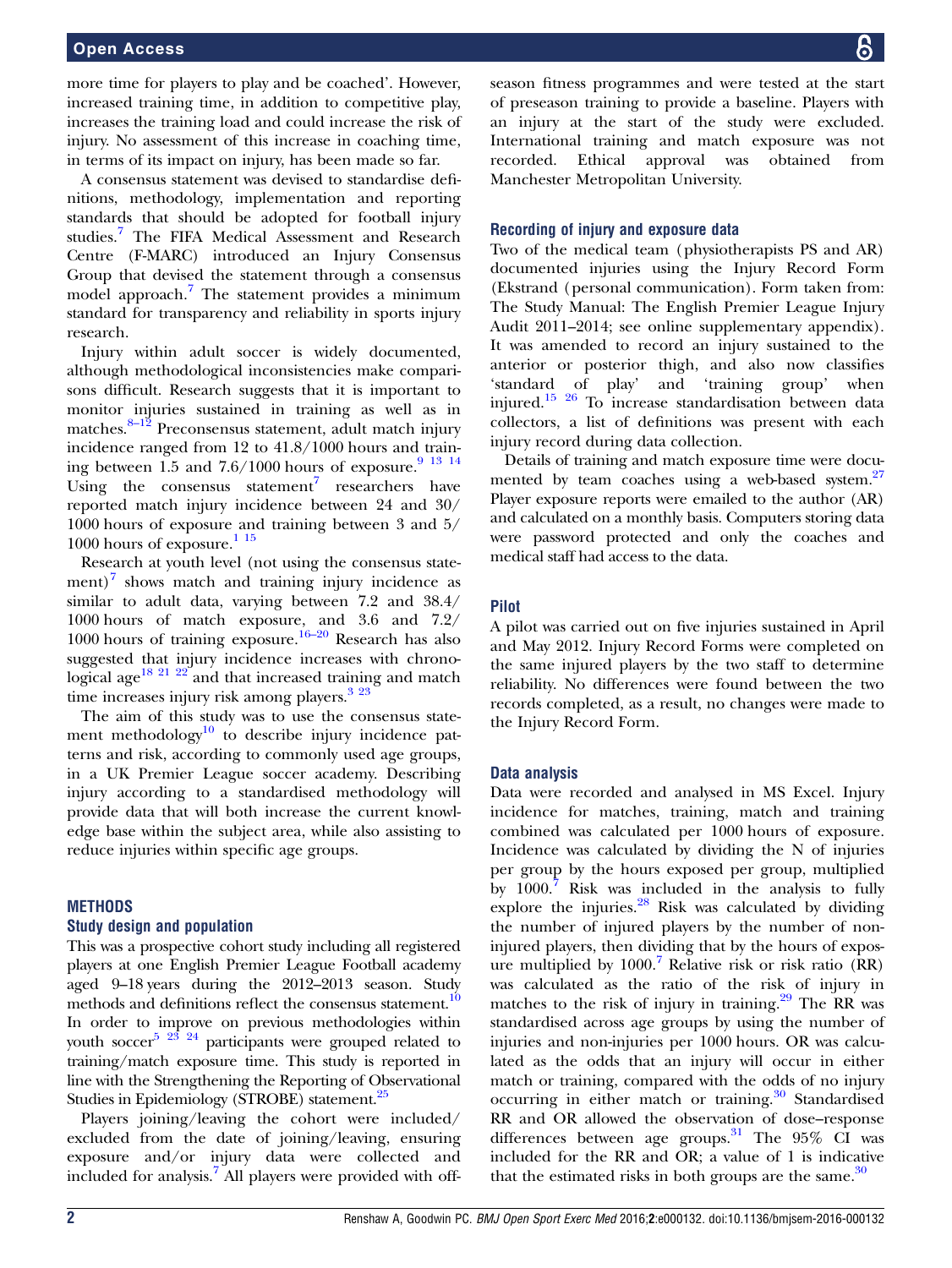

Figure 1 Number of injuries according to age group during academy. U, under. one season in a Premier League soccer academy. U, under.

#### RESULTS

16

One hundred and eighty-one players were followed throughout the 2012/2013 season. Academy players were divided into age groups: under (U) 9–11 (n=68), U12–14 (n=59), U15 (n=17), U16 (n=17), U18 (n=20) according to exposure time.

#### Player injuries

The total number of injuries sustained over the 2012/ 2013 season was n=127; 50% (n=64) during training and 32% (n=41) during matches. Seventeen per cent (n=22) were of unknown origin where players could not confirm when their symptoms first began. During matches, U18 players sustained 32% of injuries over the season (n=13) compared with the U9–11 players who sustained 2% (n=1). U15 players sustained more match injuries than the older, U16 group. During training, U12–14 players sustained 38% of injuries (n=23) compared with the U9–11 and U16 players who sustained 10% (n=6; figure 1).

#### Player injury incidence

Injury incidence during matches was greatest in U15 players (80/1000 hours) compared with other age groups. It was more than double that of U16 players (32/1000 hours) and 80 times more than U9–11 players (0.39/1000 hours). Injury incidence during training was greatest in U18 players (6/1000 hours) and lowest in U9–11 players (0.69/1000 hours; figure 2).

#### Injury recurrence

There were no recurrent injuries in the U9–11 group. N=8 recurrent injuries were sustained across the remaining groups, equating to 6% of all injuries sustained. Fifteen per cent of injuries sustained in the U15 group were recurrences. Incidence of injury recurrence was highest in U15 players (1.05/1000 hours), followed by U16 (0.54/1000 hours), U18 (0.33/1000 hours) and U12–14 players (0.14/1000 hours).



Figure 2 Injury incidence (injuries/1000 hours) according to age group during one season in a Premier League soccer

#### **Injury severity**

The majority of injuries in each age group were of moderate severity. Sixty-seven per cent of injured players returned to play between 8 and 28 days after an absence from training/playing across all age groups. Ekstrand *et al*<sup>[26](#page-5-0)</sup> reported moderate injuries accounting for 37\% of all injuries sustained. Severe injuries (return to training >28 days) accounted for 26% of all injuries sustained in comparison to  $16\%$  reported by Ekstrand et  $al^{26}$  $al^{26}$  $al^{26}$  The remaining 7% of injuries were classified as mild or minor (return to training between 0 and 7 days).

#### Injury location

In agreement with previous studies,  $1\,$  5  $\,$  12  $\,$  14  $\,$  16  $\,$  18  $\,$  26  $\,$  32  $\,$  33 the most common injury location was anterior thigh  $(n=27, 21\%;$  [table 1](#page-3-0)), followed by knee  $(n=22, 17\%)$ , and posterior thigh (n=17, 13%). U12–14 players experienced the highest number of knee injuries (n=8, 36%); and U15 players sustained the most hip/groin injuries (n=6, 38%).

The greatest number of injuries occurred during training (49%) compared with 32% during matches. The remaining 19% of injuries were reported in the days posttraining and matches where players could not confirm when their symptoms first began. The greater number of injuries in U12–14 players compared with U18 players is explained by the greater number of U12–14 players.

The RR and OR per 1000 hours of exposure of injury between match and training for each age group is shown in [table 2.](#page-3-0) Indications are that the U16 and to a lesser extent the U15 players were at higher risk and had greater odds of sustaining an injury during a match than training. However, the 95% CI for these age groups is wide and span 1, indicating that this does not reach statistical significance. U9–11, U12–14 and U18 players were at greater risk and had greater odds of sustaining an injury during training. Only the 95% CI for the U12–14 players does not span 1, therefore reaching significance.

#### Injury type

Seven-two per cent of all injuries sustained were noncontact related. Most common injury types were muscle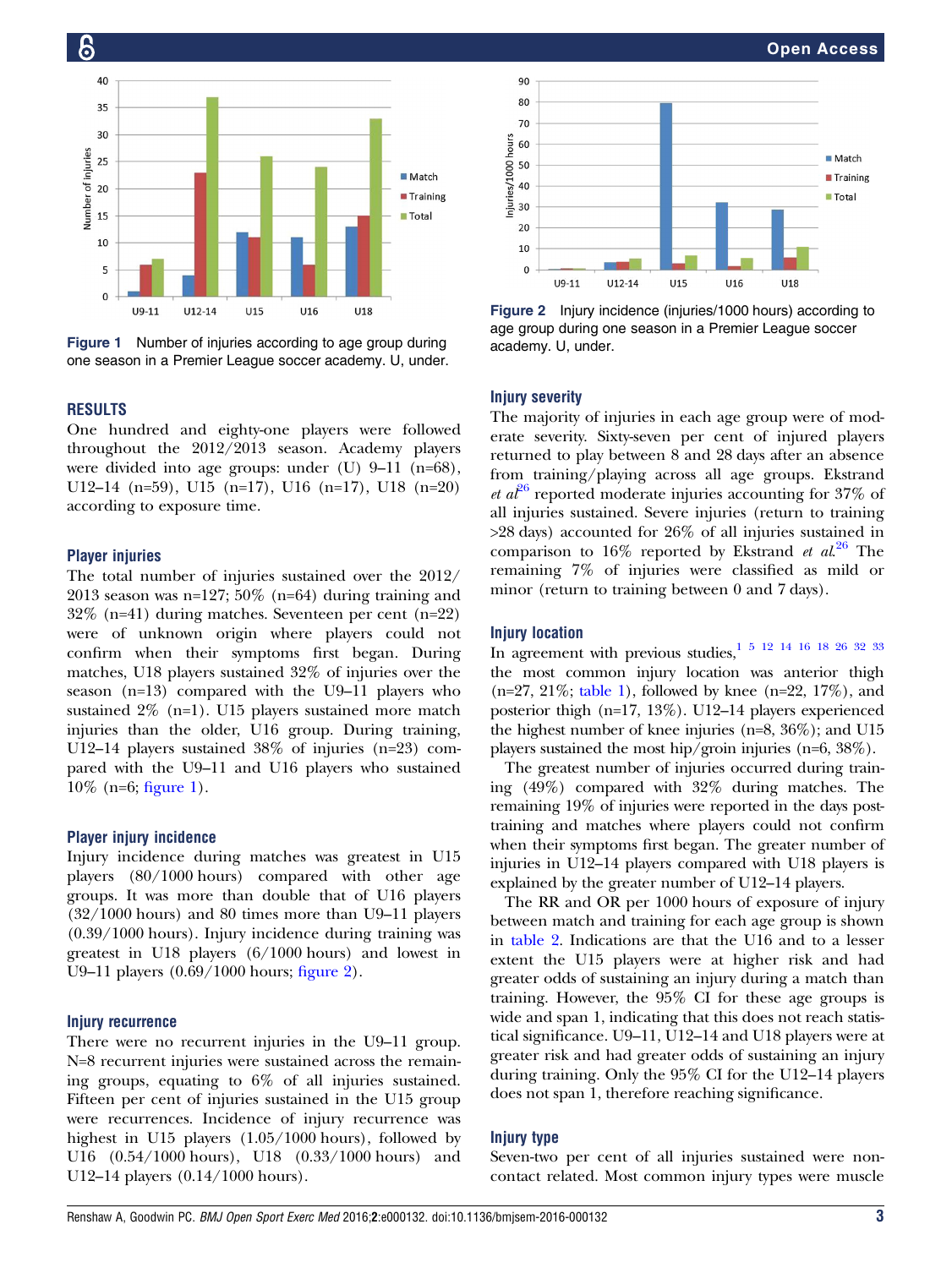<span id="page-3-0"></span>

|                        | Number of injuries according to age group |                |            |                |                |                |                |      |                |       |                |  |
|------------------------|-------------------------------------------|----------------|------------|----------------|----------------|----------------|----------------|------|----------------|-------|----------------|--|
|                        | $U9-11$                                   |                | $U12 - 14$ |                |                |                |                |      |                |       |                |  |
|                        | $(n=68)$                                  |                | $(n=59)$   |                | $U15(n=17)$    |                | $U16(n=17)$    |      | $U18(n=20)$    |       |                |  |
| <b>Injury location</b> | M                                         | т              | M          | T.             | M              | т              | M              | т    | M              | т     | <b>Total</b>   |  |
| Head/face              |                                           |                |            |                |                |                | 1              |      |                |       |                |  |
| Neck/cervical spine    |                                           |                |            |                |                |                |                |      |                |       |                |  |
| Shoulder/clavicle      |                                           |                | 1          |                |                | 1              |                |      |                |       | $\overline{2}$ |  |
| Upper arm              |                                           |                |            |                |                |                |                |      |                |       |                |  |
| Stern/rib/upper back   |                                           |                |            |                |                |                |                |      |                |       |                |  |
| Elbow                  |                                           |                |            |                |                |                |                |      |                |       |                |  |
| Forearm                |                                           |                |            |                |                |                |                |      |                |       |                |  |
| Wrist                  |                                           |                |            | 3              |                |                |                |      |                |       | 4              |  |
| Hand/finger/thumb      |                                           |                |            |                |                |                |                |      |                | (1)   | $\overline{c}$ |  |
| Abdomen                |                                           |                |            |                |                | 1              | 1              | (1)  |                |       | 3              |  |
| Lower back             |                                           |                |            |                |                |                |                | (1)  | 1              |       | 3              |  |
| <b>Pelvis</b>          |                                           |                |            |                |                |                |                | (1)  |                |       |                |  |
| Hip/groin              |                                           | 1              |            | 4              | 1              | 3(2)           |                | 1(1) | 1              | 1     | 16             |  |
| Anterior thigh         |                                           | $\overline{2}$ | 1          | 6(1)           | 3              | $\overline{c}$ | $\overline{c}$ |      | $\overline{c}$ | 6(1)  | 27             |  |
| Posterior thigh        |                                           |                |            | 5              | $\overline{c}$ | $\overline{c}$ |                |      | 3              | 3(1)  | 17             |  |
| Knee                   |                                           | $\overline{2}$ | 1          | 1(6)           | $\overline{2}$ | $\overline{c}$ |                | (2)  | $\overline{c}$ | 2(2)  | 22             |  |
| Lower leg/Achilles     |                                           |                |            | 1(2)           |                | (1)            | 1              |      | 1              |       | $\overline{7}$ |  |
| Ankle                  |                                           |                | 1          | $\overline{2}$ | $\overline{4}$ |                | $\overline{2}$ |      | 3              | 3     | 17             |  |
| Foot/toe               |                                           |                |            | (1)            |                |                |                | 2(1) |                |       | 5              |  |
| Total                  |                                           | 6              | 4          | 23(10)         | 12             | 11(3)          | 11             | 6(7) | 13             | 15(5) | 127            |  |

strain/rupture (n=58, 46%), ligament sprain/rupture  $(n=20, 16\%)$  and tendon injuries  $(n=16, 13\%)$ . The most common injury subtypes were anterior thigh strains  $(n=27, 21\%)$  and knee  $(n=22, 17\%)$ , most commonly occurring in the U18 group (n=9, 33%) and U12–14 (n=8, 36%) age groups, respectively.

#### **DISCUSSION**

The aim of this study was to use the consensus state- $ment<sup>7</sup>$  $ment<sup>7</sup>$  $ment<sup>7</sup>$  methodology to describe the incidence, patterns and risk of injury according to commonly used age groups in a UK Premier League soccer academy.

The English Premier League introduced the Elite Player Performance Plan in 2012<sup>[6](#page-5-0)</sup> to 'create more time for players to play and be coached'. Its impact on training load and potential risk of injury from the increased training time, in addition to competitive play has not been assessed until now.

Research has suggested that improved levels of strength, endurance and coordination in older players

might give rise to reduced injury levels when compared with younger age groups. $27$  We did not find this in the current study. Training injury incidence in all players shows similarities to those found within both elite adult  $(3-6/1000 \text{ hours})^{10}$  <sup>12</sup> <sup>14</sup> <sup>15</sup> <sup>26</sup> and elite youth soccer  $(3.6-7.2/1000$  hours).<sup>13</sup> <sup>18</sup> Training injury incidence for the U9–16 players is below that previously reported, possibly suggesting adequate levels of strength, endurance and coordination.

With regard to match injury incidence, we found 80/ 1000 hours in the U15 players to be higher than all other groups investigated within the current study, as well as elite adult and youth players included in other research.<sup>[1 5 14 16 18 20](#page-5-0)</sup> A possible explanation is that match exposure for U15 players was substantially lower than other groups, explained by the lack of a games programme provided for this age group by the Premier League in the 2012–2013 season. However, while the U16 and to a lesser extent the U15 players had a higher risk and had greater odds of sustaining an injury during a match than training, the U16 players had three times

| Table 2 RR and OR of injury per 1000 hours of exposure between match and training according to age group |                               |                               |                              |                      |                       |  |  |  |  |  |
|----------------------------------------------------------------------------------------------------------|-------------------------------|-------------------------------|------------------------------|----------------------|-----------------------|--|--|--|--|--|
|                                                                                                          | U9-11                         | U12–14                        | U <sub>15</sub>              | U16                  | U18                   |  |  |  |  |  |
| RR (95% CI)                                                                                              | $0.17(0.01)$ to 13.80)        | $0.17(0.06 \text{ to } 0.60)$ | 1.09 (0.57 to $2.44$ )       | 1.83 (0.55 to 4.90)  | $0.87$ (0.60 to 1.40) |  |  |  |  |  |
| OR (95% CI)                                                                                              | $0.15(0.02 \text{ to } 4.90)$ | $0.11$ (0.03 to 0.71)         | 1.31 $(0.26 \text{ to } 10)$ | 3.36 (0.42 to 17.53) | $0.62$ (0.12 to 3.61) |  |  |  |  |  |
| RR, relative risk; U, under.                                                                             |                               |                               |                              |                      |                       |  |  |  |  |  |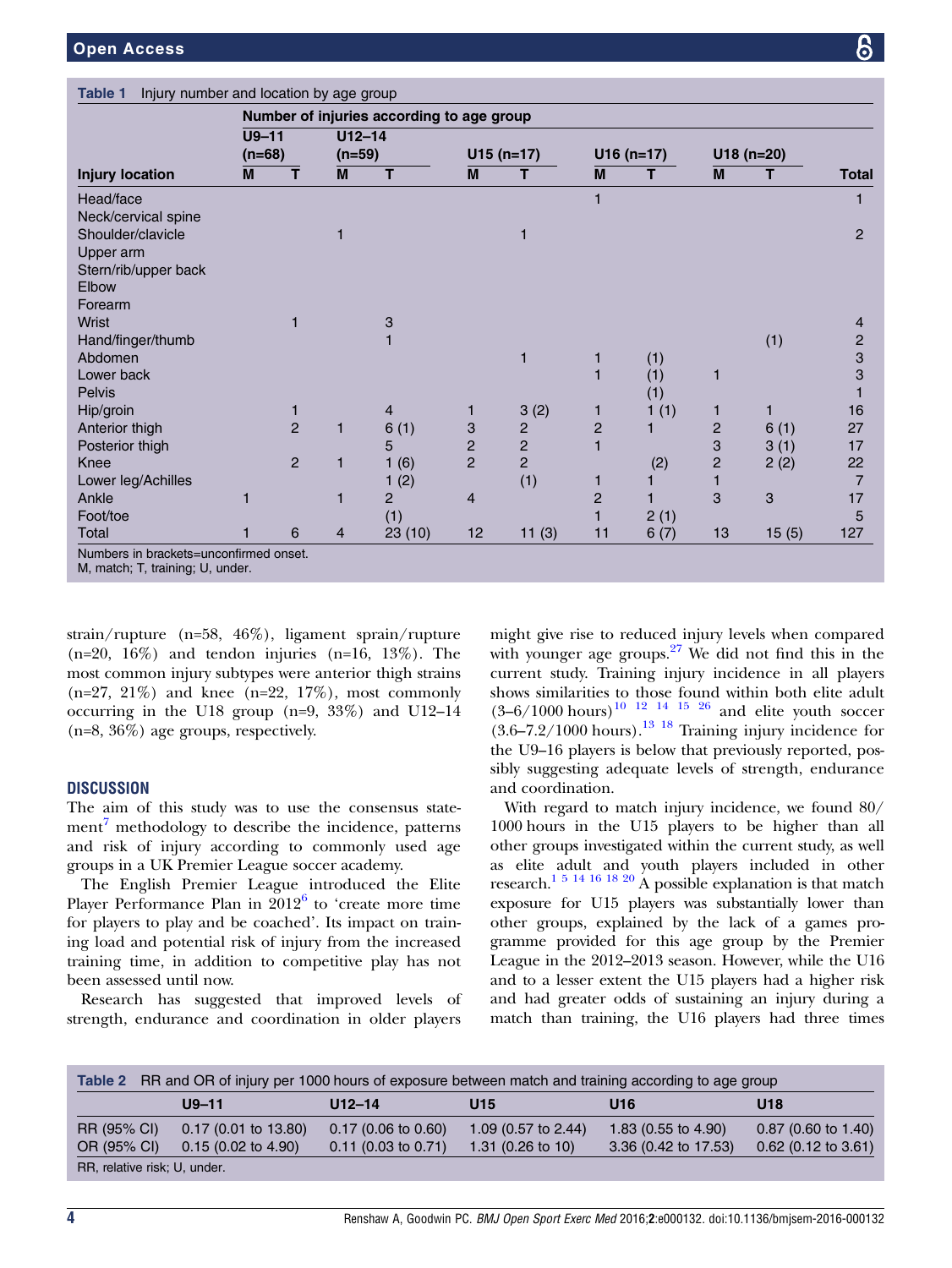more odds of getting injured in a match rather than training. Interestingly, we found trends indicating that younger players have a higher risk and greater odds of sustaining an injury in training while older players have a higher risk and greater odds of sustaining an injury during matches.

Our findings are in contrast to Malina<sup>[34](#page-5-0)</sup> who suggested that boys younger than 14 years of age were at most risk of injury in training and matches. It could be that fewer games put U15 players at a higher injury risk. Fewer games would result in the real-life experience which result in greater levels of muscle strength, power and coordination, also referred to as 'match fitness', which might reduce injury risk. $20$  A lack of match fitness might lead to local muscle fatigue and central brain fatigue, $26\frac{33}{3}$  which also might be causative factors for match injuries; such factors are not yet suggested as an area of data collection within the consensus statement.<sup>[7](#page-5-0)</sup>

An alternative hypothesis is that throughout the season, U15 players were required to play in U16 matches. Younger players being involved in competitive matches where their opponents are older and possibly more skeletally mature and able to cope with higher physical demands might explain a higher match injury incidence in the U15 group. In the current study, the skeletal maturity of the academy players was not tested; further research is needed to determine if grouping players according to this parameter is more relevant than by age. It could also be due to lower skill levels of players that might reduce protection from match-incurred injury.<sup>[18](#page-5-0)</sup> Such claims are not evidence based. While this might be a possibility for the results found, further research is necessary. The issue of players playing in multiple age groups is one which has not needed to be addressed in adult research.

Previous authors<sup>[1 14 15 26 33](#page-5-0)</sup> have suggested posterior thigh muscle strains were the most common injuries in adult soccer. We found the most common injury to be anterior thigh and knee injuries in academy players, suggesting as indicated in previous research, $^{18}$  $^{18}$  $^{18}$  that growth-related factors such as hypermobility syndrome, Osgood-Schlatter disease, Severs disease and Sinding-Larsen disease might contribute to the larger number of training injuries. It is possible that growth-related injuries may account for the large number of knee injuries found among youth-level players.

Le Gall *et al*<sup>[18](#page-5-0)</sup> suggested that the U14 age group were the most likely to suffer injuries as a result of training. We found the highest number of injuries in training to be in U12–14 players. They had the second highest injury incidence in training and risk of injury per 100 hours of exposure, second to the U18s. The numbers of hip/groin injuries are noticeably higher within the U12–14 and U15 groups, with injury numbers reducing with advancing age beyond this age group. Recent research has suggested that anterior groin pain in these age groups may be indicative of femoroacetabular impingement, diagnosed via a detailed history, phys-ical examination and radiographs.<sup>[35](#page-5-0)</sup>

Our results showed a greater number of injuries sustained in training (50%) than matches (32%). The majority of studies suggest that match injuries tend to be the most prevalent within elite soccer.<sup>1 5 10 12</sup> <sup>14</sup> <sup>16</sup> 20 <sup>26</sup> <sup>33</sup> However, others have reported that injuries occur equally in matches and training, $32$  while others claim a larger proportion of injuries occur in training than matches.<sup>18</sup> The latter suggests that players were subjected to a training intensity beyond physical toleration and lacked injury-avoidance skills as well as strength, endurance and coordination. These variables would need to be quantified and used in conjunction with an injury audit to establish the presence of such a relationship.

In the current study, 17% of injuries were reported from no specified activity. When questioned, players reported the onset of symptoms in the days following training and matches; these were noticeably higher within the U12–14 age group and specifically for the knee. Such findings highlight an injury of gradual onset, and therefore suggest that overuse might be a contributory factor. In order to attribute cause of an injury to a specific session, we suggest that if pain is felt the day after a game, the injury should be recorded as a 'match injury', and likewise for training. This might reduce the numbers of injuries categorised as 'NA', and provide a more accurate injury profile.

The strengths of the current study are that it is the first of its kind to apply the consensus statement<sup>[7](#page-5-0)</sup> methodology to Premier League academy soccer and categorising players according to exposure. Analysis using standard definitions of injury, matches, training, location of injury and incidence will assist in injury prevention within higher incidence groups, and thus maximise the development time for each individual player. Data were not analysed during the season and so changes to minimise injury were not made, based on the findings.

Limitations of the study include multiple staff recording exposure data, possibly introducing a source of bias. Using fewer staff to monitor and record exposure data in future studies would reduce this. External validity could be improved by increasing the number of Premier League soccer academies. However, although overall injury incidence would be identified and differences between clubs observed, its findings would be limited due to the differing training and coaching methods employed as well as types of matches played. Reporting such data may be difficult given the potential barriers to sharing sensitive data between professional soccer clubs. Perhaps a more useful method would be to perform longitudinal research via data collection from the same academy over several seasons, with additional analysis made with regard to player position and injury incidence.

Certain issues arose surrounding the Injury Record Form throughout the course of data collection, and further amendments might be made. First, in response to the question 'When did the injury occur?' some injuries were reported in the days following an injury and were incorrectly recorded as 'NA'. Rewording the